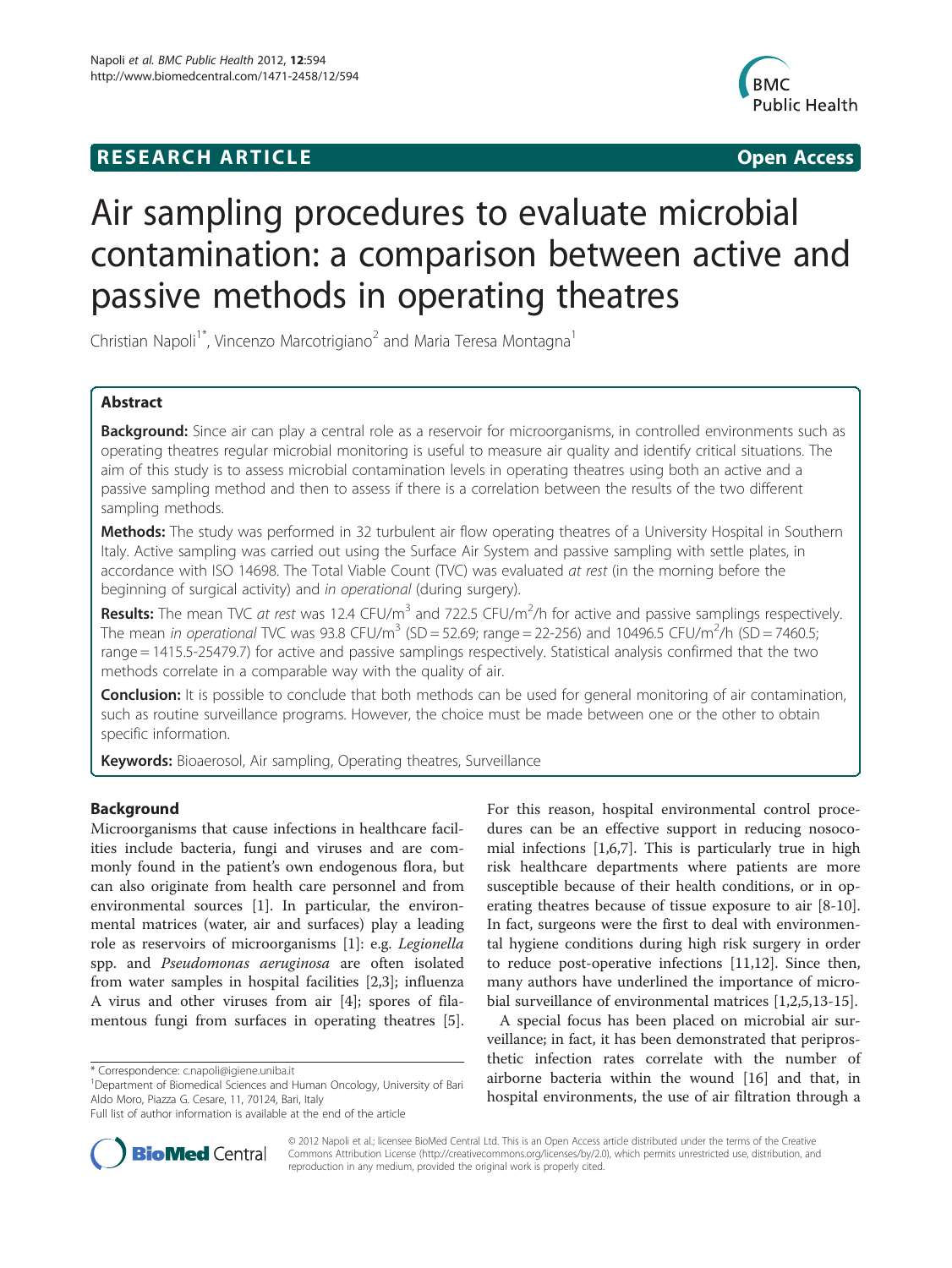HEPA system completely eliminated invasive pulmonary aspergillosis in immune-compromised patients [\[17](#page-4-0)].

Through air sampling, it is possible to evaluate microbial contamination in environments at high risk of infection. Moreover, these controls can be used to check the efficiency of both the Conditioned and Controlled Ventilation System (CCVS) and the team's hygiene procedures. However, although there is much published research, procedures have not been firmly established and there is still debate on the sampling techniques to be used, their frequency of application and even on the usefulness of such checks and controls [\[18](#page-4-0)]. In fact, international standards offer different techniques (active or passive sampling) and different kinds of samplers, thus leaving the choice of system open [\[18,19](#page-4-0)].

In active monitoring a microbiological air sampler physically draws a known volume of air through or over a particle collection device which can be a liquid or a solid culture media or a nitrocellulose membrane and the quantity of microorganisms present is measured in CFU (colony forming units)/ $m<sup>3</sup>$  of air. This system is applicable when the concentration of microorganisms is not very high, such as in an operating theatre and other hospital controlled environments [[18](#page-4-0)-[21\]](#page-4-0).

Passive monitoring uses "settle plates", which are standard Petri dishes containing culture media, which are exposed to the air for a given time in order to collect biological particles which "sediment" out and are then incubated. Results are expressed in CFU/plate/time or in  $CFU/m^2/h$ our [\[22](#page-4-0)]. According to some authors, passive sampling provides a valid risk assessment as it measures the harmful part of the airborne population which falls onto a critical surface, such as in the surgical cut or on the instruments in operating theatres [\[23](#page-4-0)].

Several studies have attempted to compare the values of microbial loads obtained through both active and passive samplings, but with inconsistent results: in some cases there was significant correlation [[24](#page-4-0)-[26\]](#page-4-0) while in others there was none [\[27,28](#page-4-0)]. Currently, since air sampling protocols are not standardized, it is difficult to compare results from different studies [\[18\]](#page-4-0). In fact, it has been known for some time that different active samplers show high variability giving different results in the same place at the same time [[18\]](#page-4-0). Whyte found a correlation between the active and passive method, comparing settle plates with the Active Casella Slit Sampler [\[24](#page-4-0)], while Sayer et al. did not find this correlation using the Andersen Active Sampler [\[28\]](#page-4-0), and Petti et al. demonstrated that, at low air contamination levels, results provided by active Surface Air System sampler (SAS) and settle plates were not correlated [\[21\]](#page-4-0). Sampling was also carried out in different places in the different studies: Whyte studied the clean-room of a pharmaceutical company, while Petti et al. analysed Dentists' outpatients

clinics. Different indoor environments have different levels of bio-contamination, different kinds of airflow, different numbers of people working in them who use different kinds of personal protective equipment, all factors which affect the results of both the sampling and the comparison between methods [[18,22\]](#page-4-0). Sampling can also be carried out in different moments: Perdelli et al. compared the SAS with the Index of Microbial Air Contamination (IMA) during the surgical activity (in operational) when contamination is higher. Additionally, it could be interesting to also study the bio-contamination before the start of the operation (at rest) when the room is empty, as the ISO norm suggests, in this way checking the performance capabilities of the theatre, especially its air systems [[19\]](#page-4-0).

Given this research background it is of fundamental importance that researches continue in order to investigate if there is a real correlation between the two methods, between the results provided by different samplers and in different indoor environments, so using scientific evidence to eventually lead to the proposal of a fixed standard protocol for a correct surveillance procedure.

The aim of the present study is to contribute to the scientific evidence of the previous studies through a comparison between two of the widely used methods (active SAS and passive IMA) in the operating theatres of one hospital in Southern Italy. Bio-contamination surveillance was carried with both methods, to be compared later, at the two moments suggested by the ISO norm: at rest and in operational with a standardized protocol.

## Methods

The study was carried out in the largest hospital of the Apulia Region in South-eastern Italy which is composed up of 32 separate buildings with 60 bed-operating units, for a total bed capacity of 1400, and with an average number of surgical operations greater than 120/day. Thirty-two turbulent air flow operating theatres within 13 surgical departments were enrolled; at the time of sampling, all operating rooms were equipped with HEPA filters. The mean room volume was 136.9 m<sup>3</sup> (SD:  $\pm$ 15.2; range = 112.1-158.7). Sampling was performed between September-October 2010.

Following the study protocol, air from one operating room per day was sampled with both active and passive methods at the same time. In each room sampling was performed at rest (in the early morning before the beginning of surgical activity) and in operational (during surgery). In addition, the number of personnel present in operational was recorded to assess the association between the number of people in the room and the value of Total Viable Count (TVC). The sampling staff took great care in hand and forearm washing and in accurate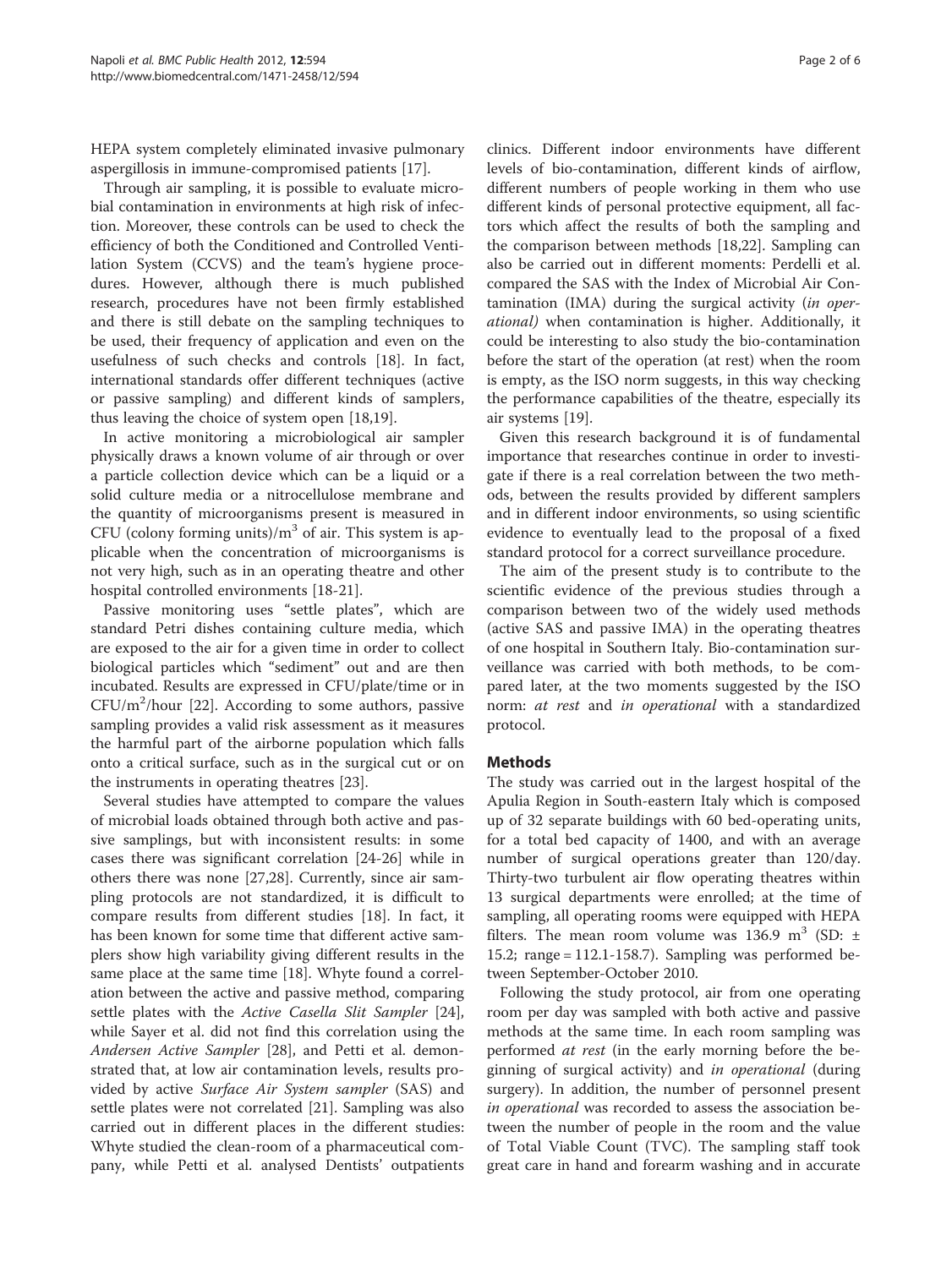use of personal protective equipment such as gowns, masks, caps, gloves and overshoes.

## Passive sampling

Passive sampling was performed to determine the Index of Microbial Air Contamination (IMA) [\[22\]](#page-4-0). This index corresponds to the number of CFU counted on a Petri dish with a diameter of 9 cm placed according to the 1/ 1/1 scheme (for 1 hour, 1 m above the floor, about 1 m away from walls or any major obstacles). In our study the IMA plates (one for TVC and one for filamentous fungi) were placed in the operating theatre approximately 1 m from the operating table, with results expressed in  $CFU/m^2/h$ . Since no standard limits for IMA are provided by Italian official documents, the Swiss Hospital Association standards were considered as maximum levels of IMA in operating theatres with turbulent air flow:  $\leq 786.4$  CFU/ $m^2/h$  ( $\leq 5$  CFU/9 cm diameter plate/h) *at rest*, and ≤3932.1 CFU/m<sup>2</sup>/h (≤25 CFU/ 9 cm diameter plate/h) in operational [\[29](#page-4-0)].

## Active sampling

All active sampling was performed using the same Surface Air System Sampler (SAS, International PBI, Milan, Italy), with a flow rate of 180 L/min. The sampler was placed immediately beside the IMA plates.

Both the Italian Institute for Occupational Safety and Prevention (ISPESL) and the International Standard Organization (ISO), in their official documents for biocontamination control in operating rooms, do not provide precise recommendations with regard to the sampling protocol (precise air volume to be sampled, length of sampling time etc.) [\[19](#page-4-0)[,30](#page-5-0)]. As reported by Pasquarella et al., a volume of 500 L of air was sampled at rest in one continuous drawing [\[3](#page-4-0)], because at rest, when the room is empty of people, the results of the sampling reflect mainly the performance of the CCVS [[18,19](#page-4-0)]; in this situation, a single continuous drawing can be comparable to one hour of settle plates exposure.

During in operational sampling, when the personnel is in the room, the results of the sampling clearly reflect the team's hygiene procedures and behaviour, and not only the CCVS performance [\[18,19](#page-4-0)]. For this reason, active sampling was carried out over the period of the hour that the IMA plates were exposed, with 5 separate air draws of 100 L each for a total volume of 500 L, with intervals of 12 minutes between draws. In fact, Perdelli et al. found that a correlation between the two methods is possible when the active sampling is carried out at regular intervals during the exposure time of the settle plate [[26\]](#page-4-0), because a single drawing detects the contamination only during the short time necessary for the drawing and is therefore not able to detect what the IMA plate detected over the complete hour. Even the ISPESL guidelines suggest, only in operational, an active serial sampling carried out at regular intervals [[30](#page-5-0)].

The number of CFUs was adjusted using the conversion table provided by the manufacturer, and the value was expressed in CFU/m<sup>3</sup>. Maximum acceptable levels were taken as the standards determined by ISPESL in 2009 for air microbial contamination in operating theatres with turbulent air flow:  $\leq$  35 CFU/m<sup>3</sup> at rest and  $\leq 180$  CFU/m<sup>3</sup> in operational [\[30\]](#page-5-0).

### Laboratory methods

For both IMA and SAS, TVC was recorded using Tryptic Soy Agar (TSA), with plates incubated at a mean temperature of  $36 \pm 1^{\circ}$ C for 48 h. Presence of filamentous fungi was also evaluated using plates containing Sabouraud chloramphenicol dextrose agar (SabC, Becton-Dickinson, Heidelberg, Germany), incubated at 30°C for 10 days and identified on the basis of their macroscopic and microscopic morphological features [[31\]](#page-5-0).

All laboratory tests were carried out at the "Hygiene" Operating Unit (Quality certified according to standard ISO 9001:2008), at the University Hospital "Policlinico Consorziale", Bari, Italy.

#### Statistical analysis

The results from the two sampling methods were loaded into a database created with the software File Maker and data analysis was performed using SPSS vs. 16.0 software (IBM Corporation, New York, US). To assess the correlation between the results obtained through the two different sampling methods, both at rest and in operational, Spearman's rank correlation coefficient (significance α level was established at 0.05) and a linear regression model were used. In addition, linear regression was used to analyse the relationship between the number of people present in the operating room and the bacterial loads for each method. A p-value of <0.05 was regarded as significant in the linear regression analysis.

## Results and Discussion

The number of samplings, for each of the active and passive methods, was 32 at rest and 19 in operational, as in the other 13 rooms no surgical activities followed sampling *at rest*.

The mean TVC *at rest* was  $12.4 \text{ CFU/m}^3 \text{ (SD = 12.1)}$ range = 0-56) and 722.5  $CFU/m^2/h$  (SD = 1035.5; range = 0-4718.5) for active and passive samplings respectively.

The mean in operational TVC was 93.8 CFU/ $m<sup>3</sup>$  (SD = 52.69; range = 22-256) and 10496.5  $CFU/m^2/h$  (SD = 7460.5; range = 1415.5-25479.7) for active and passive samplings respectively.

Fungi were isolated only during two separate surgical operations: in the first IMA allowed the identification of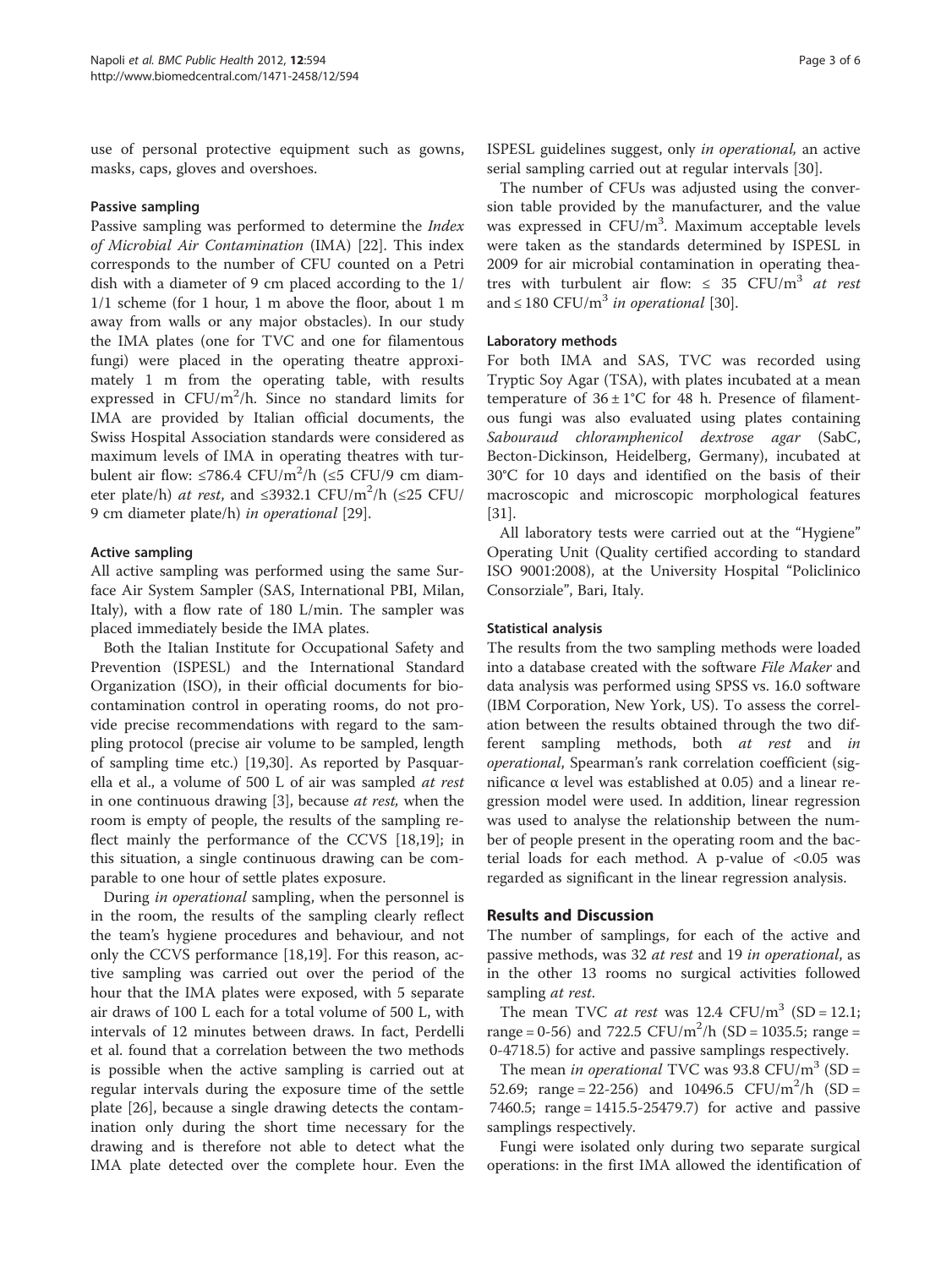a colony of Aspergillus spp. and in the second SAS revealed the presence of Penicillium spp.

At rest, 1 (3.1%) and 7 (21.9%) samples exceeded the limit value of the active  $(35 \text{ CFU/m}^3)$  and of the passive method (786.4  $CFU/m^2/h$ ) respectively. With in operational sampling, 1 (5.3%) and 14 (73.7%) samples exceeded the limit value of the active  $(180 \text{ CFU/m}^3)$  and of the passive method (3932.1  $CFU/m^2/h$ ) respectively.

The Spearman's test shows in both sampling moments (at rest and in operational), the high correlation between the results of the two sampling techniques  $(r_{s\text{-before}} =$ 0.96;  $r_{s\text{-during}} = 0.99$ ): when CFU/m<sup>3</sup> grew the IMA also grew ( $\alpha$  < 0.05). The correlation between methods at rest  $(R^2 = 0.84; F = 154.1; p < 0.01)$  and in operational  $(R^2 = 0.82; F = 76.3; p < 0.01)$  was also demonstrated by the regression model (Figures 1 and 2).

In operational sampling showed higher values of TVC than at rest with both active and passive methods (93.8 vs 12.4  $CFU/m^3$  and 10496.5 vs 722.5  $CFU/m^2/h$  respectively) as would be expected due to the inevitable microbial dispersion from people. Linear regression, in fact, revealed a significant association between the number of people and the TVC with both methods: IMA  $(R^{2} = 0.610; F = 26.3; p < 0.01)$  and SAS  $(R^{2} = 0.608;$  $F = 26.6$ ;  $p < 0.01$ ). The mean number of people present in the operating theatre during the 19 in operational samplings was high at  $7.4$  (SD = 3.1; range = 3-13). This is typical of university hospitals in Italy where teaching is done directly in the theatre.

A study published in 2012 found that levels of recorded microbial contamination in operating rooms are also influenced by external factors such as the point of collection in the operating room [[32](#page-5-0)]; so confirming previous reports in which, with the passive sampling method, higher counts were found on settle plates nearer the wound than in periphery [[33](#page-5-0)]. Our study investigated only one sampling point located 1 m away from the surgical table (as recommended by the guidelines) and, in this position, 14 of the 19 passive samples





exceeded the limit value. In the light of the 2012 study, sampling near the wound would have probably resulted in all plates being over the limit, showing that the situation is even more critical.

With regard to fungi contamination, only two different strains of mould were identified, one by IMA and one by SAS. These results are in accordance with those of two previous studies carried out in controlled environments of the same hospital, where an uncommon fungi contamination was found [[34](#page-5-0),[35](#page-5-0)]. Our data do not confirm the findings from Verhoeff et al., which showed that active sampling was better at collecting fungal species [[36](#page-5-0)] and from Asefa et al. which found that the SAS air sampler showed higher numbers of fungi species and mean CFU/plate compared to settle plates [\[37](#page-5-0)]. However, the operating rooms in our study were equipped with HEPA filters unlike indoor environments in the studies of Verhoeff et al. and Asefa et al. Other authors have reported that fungal air contamination was never detected in rooms equipped with HEPA filters [\[38,39\]](#page-5-0) and that simple protective measures, such as air filtration, are known to be effective against mould complications in hospitalized patients [[17\]](#page-4-0).

## Conclusions

The microbiological quality of the air in operating theatres is a significant parameter to control healthcare associated infections, and regular microbial monitoring can represent an useful tool to assess environmental quality and to identify critical situations which require corrective intervention. The microbiological content of the air can be monitored by two main methods, one active and one passive. However, at the moment, there are no specific indications with regard to the protocol to be used in air sampling, neither in the Italian ISPESL guidelines, nor internationally in the ISO standards. This has created a strange situation in that there are recommended target limits, such as the ones provided by ISPESL, but no precise guidelines on how to obtain the TVC value.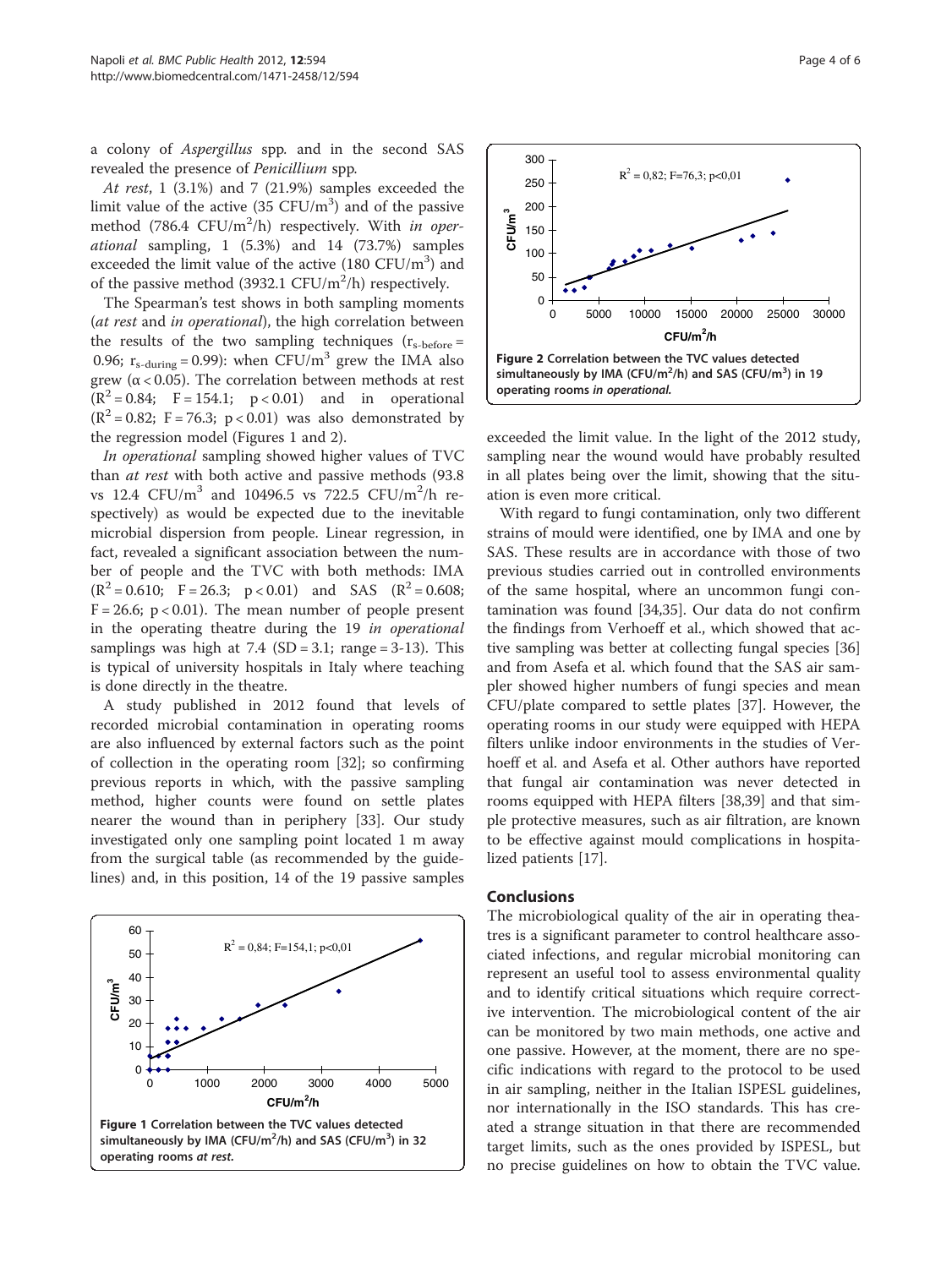<span id="page-4-0"></span>Moreover, previous studies have not given consistent results due to the different samplers used, the different places sampled (operating rooms, dental clinics, pharmaceutical clean-rooms etc.) and/or the different parameters applied (volume of air sampled, sampling time protocol, point of sampling, etc.).

Our study has demonstrated that when a strict protocol is followed results of active and passive sampling correlate in a comparable way with the quality of air for both at rest and in operational sampling. Further studies must now be undertaken to confirm this result.

In the meantime, it is possible to conclude that both methods can be used for general monitoring of air contamination, such as routine surveillance programs. However, the choice must be made between one or the other to obtain specific information. In particular, if the air sampling performed during surgery is carried out to monitor the risk of microbial wound contamination, passive measurement is better than volumetric sampling at predicting the likely contamination rate at the surgical site, as it allows a direct measure of the number of microorganism settling on surfaces [19[,40,41\]](#page-5-0). On the contrary, if the sampling is performed to obtain information on the concentration of all inhalable viable particles, the active method should be preferred [19].

#### Competing interests

The authors declare that they have no competing interests.

#### Authors' contribution

CN contributed to the definition of the study protocol, to the data collection, input and analysis and to the manuscript drafting and writing; VM contributed to the data collection, input and analysis and to the manuscript drafting and writing; MTM contributed to the data collection, input and to the manuscript drafting and writing. All authors read and approved the final manuscript.

#### Acknowledgments

The authors thanks Dr Atack Stephen Ross for his English editing support.

#### Author details

<sup>1</sup>Department of Biomedical Sciences and Human Oncology, University of Bari Aldo Moro, Piazza G. Cesare, 11, 70124, Bari, Italy. <sup>2</sup>Prevention Department, Local Social Health Unit n 7, Via Lubin, 16, 31053, Pieve di Soligo (TV), Italy.

#### Received: 2 February 2012 Accepted: 24 July 2012 Published: 2 August 2012

#### References

- Sehulster L, Chinn RY: Guidelines for environmental infection control in health-care facilities. Recommendations of CDC and the Healthcare Infection Control Practices Advisory Committee (HICPAC). MMWR Recomm Rep 2003, 52:1–42.
- 2. Napoli C, Fasano F, latta R, Barbuti G, Cuna C, Montagna MT: Legionella spp. and legionellosis in southeastern Italy: disease epidemiology and environmental surveillance in community and health care facilities. BMC Public Health 2010, 10:660.
- Pasquarella C, Veronesi L, Castiglia P, Liguori G, Montagna MT, Napoli C, Rizzetto R, Torre I, Masia MD, Di Onofrio V, Colucci ME, Tinteri C, Tanzi M: Italian multicentre study on microbial environmental contamination in dental clinics: a pilot study. Sc Total Environ 2010, 408:4045–4051.
- 4. Tseng CC, Chang LY, CS L: Detection of airborne viruses in a pediatrics department measured using real-time qPCR coupled to an air-sampling filter method. J. Environ. Health 2010, 73:22-28.
- 5. Vescia N, Brenier-Pinchart MP, Osborn JF, Cerquetani F, Cavarischia R, Grillot R, D'Alessandro D: Field validation of a dusting cloth for mycological surveillance of surfaces. Am. J. Infect. Control 2011, 39:156-158.
- 6. Demir F: A survey on prevention of surgical infections in operating theaters. Worldviews Evid. Based Nurs. 2009, 6:102-113.
- 7. Beldi G, Bisch-Knaden S, Banz V, Mühlemann K, Candinas D: Impact of intraoperative behavior on surgical site infections. Am J Surg 2009, 198:157–162.
- 8. Weiss KD, Osborne SF, Callahan-Lyon P: Prevention of surgical-site infections. N. Engl. J. Med. 2010, 362:1541–1542.
- 9. Barrow C: A patient's journey through the operating department from an infection control perspective. J. Perioper. Pract. 2009, 19:94–98.
- 10. Buettcher M, Heininger U: Prospective surveillance of nosocomial viral infections during and after hospitalization at a university children's hospital. Pediatr. Infect. Dis. J. 2010, 29:950–956.
- 11. Charnley J: Postoperative infection after total hip replacement with special reference to air contamination in the operating room. Clin. Orthop. 1972, 87:167–187.
- 12. Hansis ML: Hygiene between tradition and implementation. Orthopade 2004, 33:412–415.
- 13. Pasquarella C, Sansebastiano GE, Ferretti S, Saccani E, Fanti M, Moscato U, Giannetti G, Fornia S, Cortellini P, Vitali P, Signorelli C: A mobile laminar air flow unit to reduce air bacterial contamination at surgical area in a conventionally ventilated operating theatre. J Josp Infect 2007, 66:313-319.
- 14. Dharan S, Pittet D: Environmental controls in operating theatres. J. Hosp. Infect. 2002, 51:79–84.
- 15. Scaltriti S, Cencetti S, Rovesti S, Marchesi I, Bargellini A, Borella P: Risk factors for particulate and microbial contamination of air in operating theatres. J. Hosp. Infect. 2007, 66:320–326.
- 16. Gosden PE, MacGowan AP, Bannister GC: Importance of air quality and related factors in the prevention of infection in orthopaedic implant surgery. J. Hosp. Infect. 1998, 39:173-180.
- 17. Oren I, Haddad N, Finkelstein R, Rowe JM: Invasive pulmonary aspergillosis in neutropenic patients during hospital construction: before and after chemoprophylaxis and institution of HEPA filters. Am. J. Hematol. 2001, 66:257–262.
- 18. Pasquarella C, Albertini R, Dall'aglio P, Saccani E, Sansebastiano GE, Signorelli C: Air microbial sampling: the state of the art. Ig. Sanita Pubbl 2008, 64:79–120.
- 19. ISO: Cleanrooms and associated controlled environments Biocontamination control. Part 1: General principles and methods. Milano: UNI; 2003. 14698–1.
- 20. Blomquist G: Sampling of biological particles. Analyst 1994, 119:53–56.
- 21. Center for Disease Control and Prevention (CDC). Guidelines for environmental infection control in health-care facilities. Atlanta:; 2003. Available at http:// www.cdc.gov/ncidod/dhqp/gl\_environinfection.htm. Accessed April, 2012.
- 22. Pasquarella C, Pitzurra O, Savino A: The index of microbial air contamination. J. Hosp. Infect. 2000, 46:241–256.
- 23. French MLV, Eitzen HE, Ritter MA, Leland DS: Environmental control of microbial contamination in the operating room. In Wound Healing and Wound Infection. Edited by Hunt TK. New York: Appleton-Century Crofis; 1980:254–261.
- 24. Whyte W: Sterility assurance and models for assessing airborne bacterial contamination. J. Parenter. Sci. Technol. 1986, 40:188–197.
- 25. Orpianesi C, Cresci A, La Rosa F, Saltalamacchia G, Tarsi R: Evaluation of microbial contamination in a hospital environment. Comparison between the Surface Air System and the traditional method. Nuovi Ann Ig Microbiol 1983, 34:171–185.
- 26. Perdelli F, Sartini M, Orlando M, Secchi V, Cristina ML: Relationship between settling microbial load and suspended microbial load in operating rooms. Ann. Ig. 2000, 12:373–380.
- 27. Petti S, Iannazzo S, Tarsitani G: Comparison between different methods to monitor the microbial level of indoor air contamination in the dental office. Ann. Ig. 2003, 15:725–733.
- 28. Sayer WJ, MacKnight NM, Wilson HW: Hospital airborne bacteria as estimated by the Andersen sampler versus the gravity settling culture plate. Am. J. Clin. Pathol. 1972, 58:558–566.
- 29. H + Die Spitäler der Schweiz: Anhang 4 zur KlatAS.. Beschreibung der: IMA-Methode; 2007.